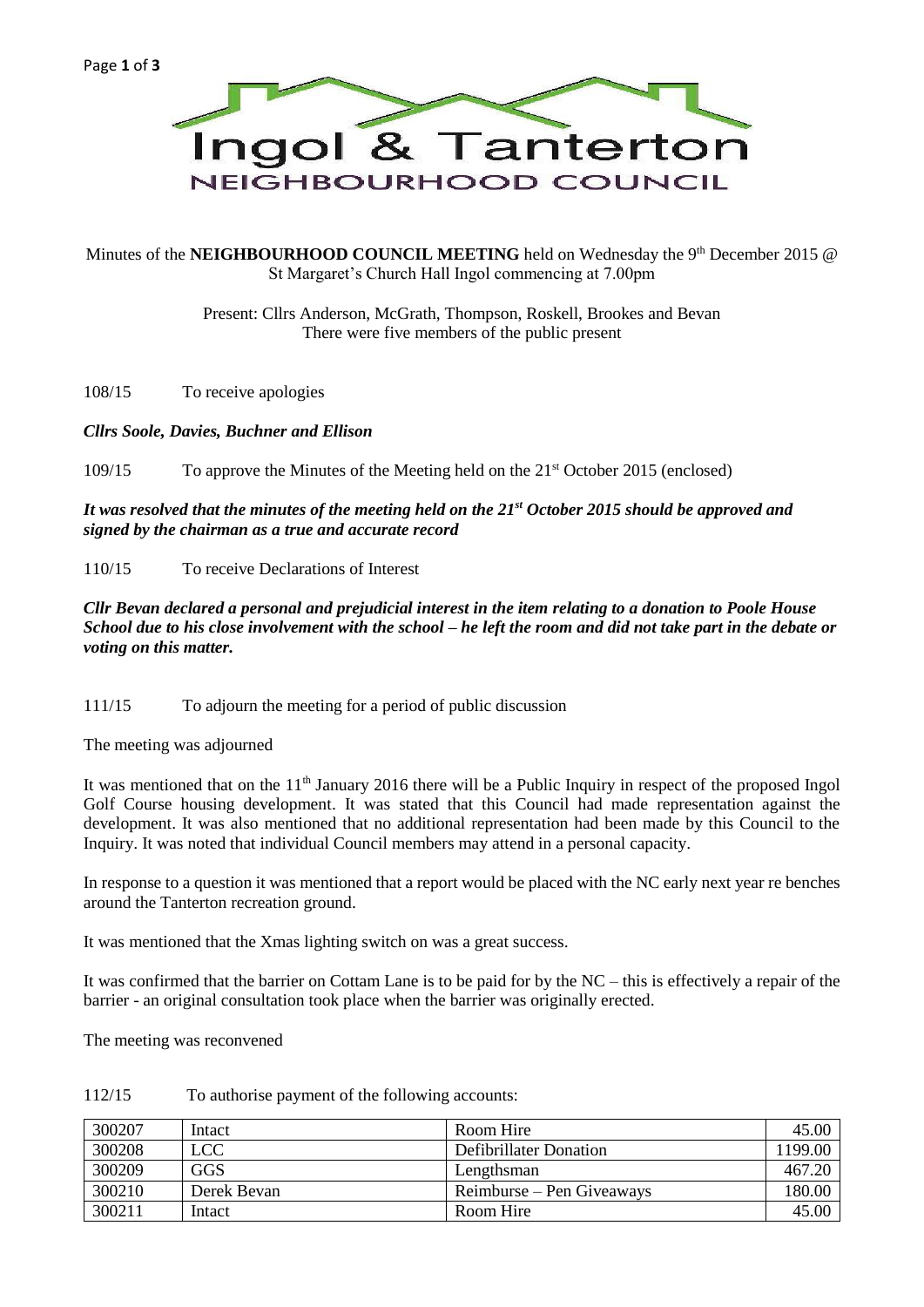| Page 2 of 3 |                          |                                  |        |  |
|-------------|--------------------------|----------------------------------|--------|--|
| 300212      | St Margaret's Church     | Room Hire x 2 Meetings           | 48.00  |  |
| 300213      | <b>Newgate Nurseries</b> | Winter Bedding for Planters      | 215.11 |  |
| On Line     | <b>GGS</b>               | Lengthsman                       | 283.80 |  |
| On Line     | LCTP                     | <b>Council Training Sessions</b> | 380.00 |  |
| On Line     | Printing World           | Newsletter                       | 235.00 |  |
| On Line     | Kwazar Ltd               | Waterer minute 70/15             | 628.80 |  |
| 300214      | <b>City Distributors</b> | Newsletter                       | 134.40 |  |

#### *It was resolved that the above mentioned payments should be approved.*

113/15 To consider the enclosed Draft Budget and Precept proposals and set a Precept for the year 2016/2017

#### *It was proposed that the 'unspecified projects' budget should be reduced to £10000 which would reduce the Precept to £30730.00*

### *It was resolved that the Precept for 2016/17 should be set at £30730.00*

114/15 To consider a grant request from Pool House Community Primary School of £400.00 to purchase various cycling equipment for the purpose outlined in the attached correspondence.

### *It was resolved that the grant request above should be approved.*

115/15 To discuss whether this Council should consider undertaking improvements to the roundabout at Nog Tow subject to a specific plan, permissions and cost estimates being drawn up details of which might be put together by a 'working group' for presentation at a future meeting of this Council for approval or otherwise.

# *It was resolved that this item should be deferred until enquires can be made so as to provide this Council with a clear outline of the development proposals for the roundabout.*

116/15 To approve payment of one quarter share of the Clerk's 2016 SLCC membership subscription (approx total £280) and attendance incl. previous overnight stay costs at the Practitioners Conference 2016 (approx £360) being a combined net cost to each Council for whom he works of approx £160.00 (same as last year)

#### *It was resolved that the above mentioned payments should be approved.*

117/15 To re-consider minute 79/15 in the light of the fact that the public meeting concerning TVC Ltd to be held within 7/8 weeks of the resolution has not taken place and that the approach to Preston CC to provide an independent Chairman and Minute taker has not been successful.

> *The Council are now asked to consider setting a specific date early next year to hold this Public Meeting, decide who should act a chairman and who should take notes at this meeting and agree how communication with residents should take place either by flyer or newsletter so that they have the opportunity to attend.*

*It was resolved that a meeting should be arranged in early February 2016 at Tanterton Christian Centre with an independent Chairman and Note Taker (arrangements to be made by the clerk). Advertising of this*